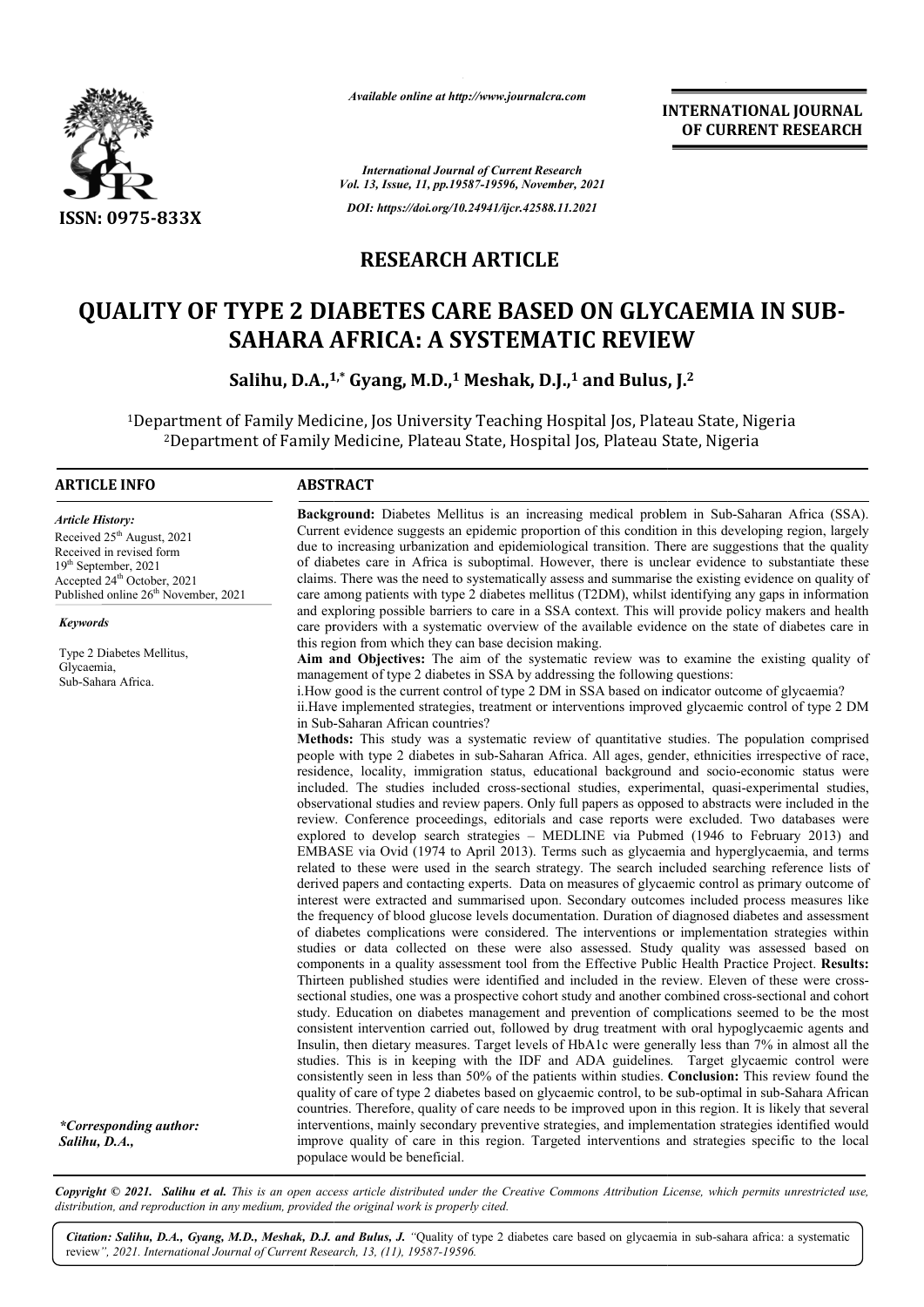### **INTRODUCTION**

The World Health Organisation (WHO) defines Diabetes mellitus as a metabolic disorder characterized by prolonged hyperglycaemia with disturbances of carbohydrate, fat and protein metabolism resulting from defects in insulin secretion, insulin action, or both (1). Type 2 diabetes is responsible for over 90% of diabetes cases in Sub-Saharan Africa (2,3). T2DM is usually due to insulin resistance or reduced insulin sensitivity, combined with reduced insulin secretion (4).T2DM may go unnoticed for years because visible symptoms are typically mild, non-existent or sporadic and severe long term complications may occur. T2DM may develop due to an interplay between genetic and environmental factors such as high calorie diet and low physical activity. Exposure to smoking, alcohol and some medications are also possible causes. This systematic review considered T2DM due to the magnitude of people T2DM affects compared to T1DM. Therefore, the public health implications of poor T2DM management and control are likely to be greater.

Worldwide, there was an estimated of 171 million individuals with T2DM in 2000. This figure is predicted to increase to 366 million by 2030 (5). In their systematic review, Sobngwi and colleagues (6), noted the prevalence of diabetes from 1% in rural areas to 6 % in urban areas of Africa. In their systematic review on the epidemiology and public health implications of diabetes in sub-Saharan Africa, Hall *et al* (7) reported that the population prevalence proportion ranged from 1% in rural Uganda to 12% in urban Kenya. Diabetes Mellitus is an increasing medical problem in Sub-Saharan Africa. Current evidence suggests an epidemic proportion of this condition in this developing region, largely due to increasing urbanization and epidemiological transition(5,6,8,9).The availability of prevalence data on diabetes for sub-Saharan Africa is very limited. It was projected that there would be an increaseof 98% in patients with diabetes every decade and about 23.9 million people could have diabetes in SSA by 2030(5,6). Type 2 diabetes mellitus, with its attending complications, has a negative impact on the quality of life of an individual or his family and health care resources (finances, manpower and infrastructure) are usually strained(10). Treatment of patients and management of complications will imply additional costs to individuals, families and the government. The increased risk of morbidity and mortality in people with diabetes is mainly due to the fact that diabetes is associated with microvascular and macrovascular complications. For example, Mbanya and Sobngwi (11) showed that 16-55% of individuals with diabetes in Africa had retinopathy and newly diagnosed patients with T2DM accounted for 21-25% of this population. This suggests that individuals with complications at diagnosis have been undiagnosed for long periods with poor blood glucose control. This further shows that T2DM care in SSA is sub-optimal. The highest prevalence of retinopathy was observed in populations with the poorest blood glucose control (11). Nephropathy was associated with poor blood glucose control, high blood pressure and retinopathy while peripheral neuropathy usually occurred after diagnosis of T2DM (11). The same study reported that in Tanzania, the treatment of diabetic complications represented 30.8% of the total costs of outpatient care in a major hospital in the capital city. The yearly expenditure per patient was US \$138 and this was 19 times more than each government spending on health at an average exchange rate (11).

Macrovascular complications occur mostly in patients with T2DM, or as part of metabolic syndrome X which comprises dyslipidemia, hypertension and central obesity. These can all act to increase the risk of cardiovascular disease (12). T2DM patients are at higher risks of developing cerebrovascular disease, coronary artery disease and cardiomyopathy (11,13,14). There is evidence to suggest an increased risk of cardiovascular events in African population with an increased prevalence of dyslipidaemia (11,15). Risk factors that may be contributing to the increasing prevalence of T2DM in SSA are similar to those effecting T2DM rates worldwide. In a modelling study explaining the increase in diabetes prevalence and plasma glucose in Mauritius (16), findings suggested that most of the change in prevalence was due to modifiable factors and not due to factors like change in mortality rates. Modifiable risk factors include cultural and social changes.Therefore, poor dietary habits, sedentary lifestyles, obesity and other unhealthy behaviours could increase the risk of developing T2DM, worsen the disease or increase the risk of complications. Non modifiable risk factors include an ageing population and ethnicity (17,18). There is the need to prevent or delay the risk or progression of complications associated with these changes (19, 20). Healthier dietary changes, increased physical activity, avoidance of cigarette smoking or tobacco, and structured education are interventions that have been recommended. Medications may also useful. These measures aim at controlling three important indicators of care in T2DM patients: blood glucose, blood pressure and lipids (20). However, studies have shown that in spite of recent (2007) achievements in blood glucose control in diabetic adults, less than 15% met the targets for all three indicators at the same time (21,22).These may suggest that the recommended interventions or strategies are poorly administered or utilized. Consequently, improvements in the quality of care among T2DM patients may be impaired.

The Diabetes Foundation (DF) Report on Implementing National Diabetes Programmes in Sub-Saharan Africa(23) explains that the current approaches to management of diseases in SSA concentrate on acute infectious diseases. However, similar approaches cannot be used for chronic diseases like diabetes. Continuous self-management is essential for diabetic patients and there is also the need for regular long-term follow up and treatment. As mentioned earlier, there are currently several interventions that are aimed at improving the quality of care of diabetic patients in order to achieve improved outcomes (24). However, whether these interventions achieve desirable control of T2DM is still uncertain. Uncertainity here may be as a result of poor follow up of outcomes. For example, clinical outcomes like HbA1c and Fasting Plasma Glucose (FPG) as measures of glucose control which this systematic review took into cognisance. Furthermore, interventions may not work due to barriers like poor feasibility, efficacy or acceptability. There are current gaps between ideal and actual interventions in management among clinicians (24, 25). Poor self-management by patients and inadequate health care delivery due to clinician behaviour may contribute to inadequate control of these indicators (21,26). Changing patients' behaviour on healthy lifestyles may still remain a challenge. Achieving good quality of care for diabetic patients may involve some key areas that have been suggested in the Diabetes Foundation Report (23). These include preventive strategies – primary, secondary and tertiary, availability of diagnostic tools and infrastructure, drug procurement and supply, accessibility and affordability of medicines and care,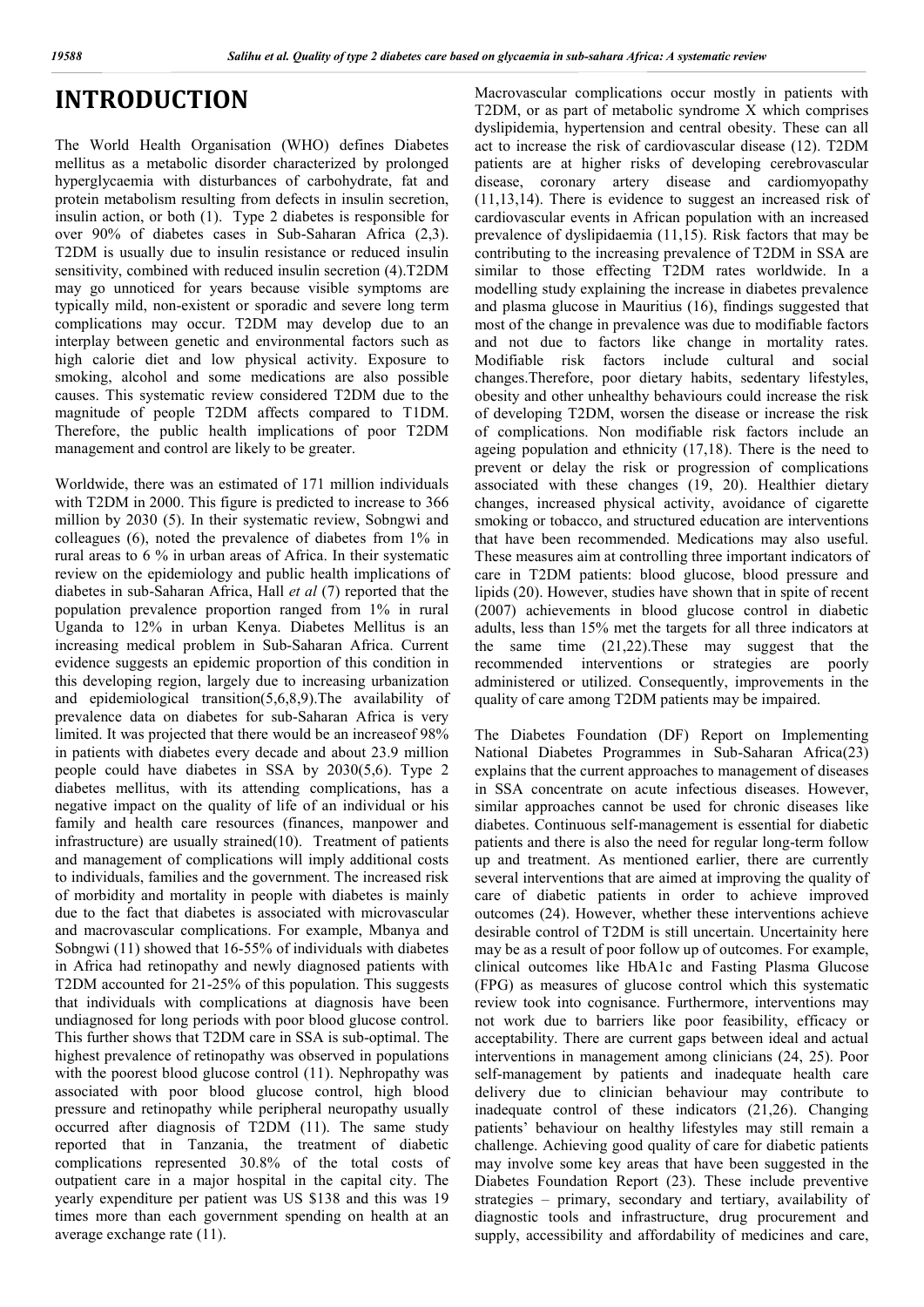health care workers techniques to health care delivery, adherence to management strategies by patients, patient education and empowerment, community involvement and diabetes associations, and a positive policy environment (23). In view of the increasing prevalence, and health and economic implications in the management of patients with T2DM, it is important that effective strategies are implemented early. There are suggestions that the quality of diabetes care in Africa is suboptimal. However, there is unclear evidence to substantiate these claims (17). An insight into the extent of the disease burden is crucial for effective advocacy and action in this region. However, currently, there has been little effort to provide policy makers and health care providers with a systematic overview on the available evidence on the state of diabetes care in SSA (17). Consequently, there was the need to systematically assess the quality of care among patients with T2DM in existing studies with the objective of summarizing existing evidence, identifying the gaps and exploring the barriers to care in the SSA context. For example the IDF guidelines for type 2 diabetes reports that screening for T2DM has important implications for individual health and public health policy(27).While early detection and treatment of diabetes may minimize complications, there are no direct evidence as to whether or not this is beneficial to individuals. It was also documented that published national guidelines for management of type 2 diabetes come from relatively resourcerich countries and may be of limited practical use in less wellresourced countries like those in Africa.

Scoping of the literature showed that circumscribing the systematic review to a single research question and to a more specific region or type of setting may yield a very limited number of studies, thus rendering the systematic review implausible. Consequently, we set out to address more than one interrelated question on diabetes care. The aim of the review was to examine the existing quality of management of type 2 diabetes in SSA by addressing the following questions:

- How good is the current control of type 2 DM in SSA based on indicator outcome of glycaemia?
- Have implemented strategies, treatment or interventions improved control of type 2 DM in Sub-Saharan African countries?

### **METHODOLOGY**

This study is a systematic review of quantitative research upon T2DM in SSA. A systematic review protocol was developed based on the PRISMA reporting guidelines (28). Being a systematic review with no primary data collection, ethical approval was not required.

#### **Study Selection**

**Inclusion:** The population comprised people with T2DM in SSA. All ages, gender, ethnicities irrespective of race, residence, locality, immigration status, educational background and socio-economic status were included. Cross-sectional studies, quasi-experimental studies, experimental studies, observational studies and reviews were included. All studies including glycaemia, blood glucose and/or blood sugar control as outcome indicators were included. Papers were limited to those in English. Only full papers as opposed to abstracts were included.

**Exclusion:** Case reports were excluded since these, in most cases may not be representative of the target populations under study. For pragmatic purposes, conference proceedings and editorials were excluded. Papers that did not fit the inclusion criteria upon consultation of their titles and abstracts were excluded. Studies presenting data that was only partially available was excluded.

**Outcome Measures:** The primary outcome measure was blood glucose levelsto assess control. The process measures were the frequency of documentation of glucose. Other secondary outcome measures considered included patients screened for diabetes and its complications such as retinopathies and foot abnormalities, monitoring of renal and cardiovascular events and patients educated on the management and prevention of complications. Those taking or administered medications including oral hypoglycaemics and Insulin were also considered.

**Information sources and search strategy**: Two databases were explored - MEDLINE and EMBASE since both are large medical and biomedical databases relevant to the review topic. To enable an extensive search of relevant literature in database to the period of the review, the search in Medline contained articles from 1946 to February 2013 while that from Embase contained articles from 1974 to April 2013. The search was based on population, indicators, comparators and outcomes (PICO) in relation to the review questions. It was carried out using terms from PICO deconstruction of the review questions. The search was carried out by two reviewers. Search strategy developed in one search database (Medline via PubMed) was adapted for a second database (Embase via Ovid) and refined due to possible differences in database MeSH headings or dictionaries. The reference lists of the database-derived papers were searched for relevant studies. Relevant papers were also obtained from an expert on the research topic. The study titles and available abstracts were first reviewed and assessed against the inclusion criteria to determine eligibility before being completely screened. Two reviewers independently assessed papers for eligibility. Figure 1 shows the flow chart of number of papers identified and screened to those considered eligible and included for review.

#### **Data Extraction and Quality Assessment**

The data was extracted from each study based on 1) study type 2) participant characteristics, 3) country and setting (tertiary, secondary or primary hospital), 4) interventions and implementation strategies assessed, prevalence of complications amongst undiagnosed and newly diagnosed T2DM patients or data collected on these 5) outcomes measures. Tables 1 and 2. Data extraction included that of summary statistics within papers. Tables were modified based on the nature of available evidence. Study quality was assessed based on the strength of evidence from a combination of components in a quality assessment tool from the Effective Public Health Practice Project – EPHPP (29, 30).However, this tool had its limitations considering the type of studies included in the review. For example, it was difficult assessing blinding techniques and withdrawal to follow-up in cross-sectional studies. Quality assessment was used to help interpret and explain differences in results across studies.

**Data Synthesis:** A narrative synthesis was used in summarising and explaining findings.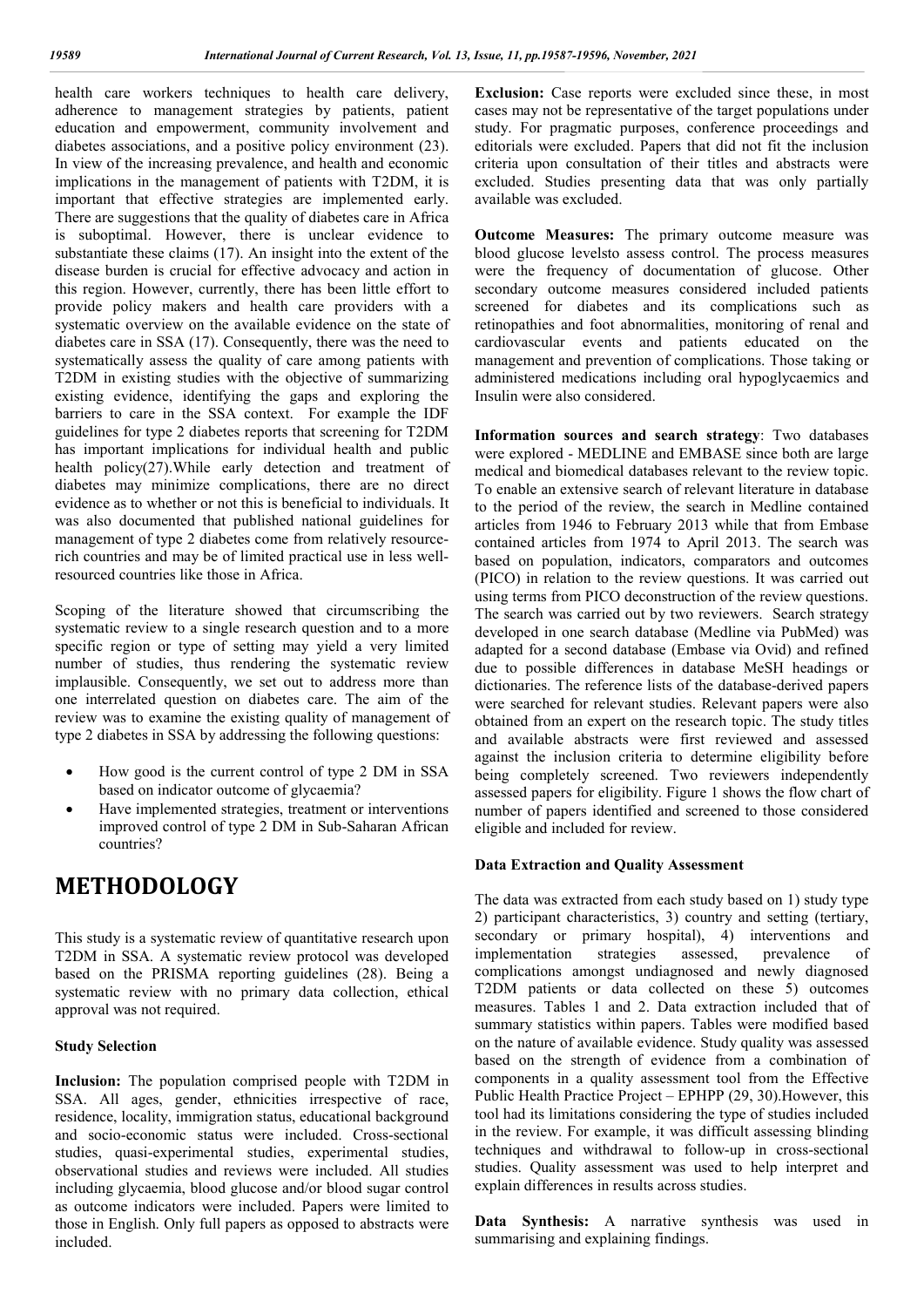

**Figure 1. Flow chart of study selection process**

Extracted data was systematically grouped and summarised into the types of study and clinical outcomes based on glycaemic control.

### **RESULTS**

**Types and characteristics of studies:** Table 4 shows the types and characteristics of studies. Thirteen studies were considered eligible and included in the review (Figure 1). Eleven of the 13 papers reviewed were solely cross-sectional studies (31-41). One study combined a cross-sectional and a cohort observational study (42). Another study was solely a cohort (prospective) study (43). The cross-sectional/Cohort study was accepted for publication in 1999. The cohort study was received for publication in 2010. One cross-sectional study was received in 2008 while the others were carried out from 2002 onwards. One study (40) was carried out with patients from six countries representing the west, central, eastern and southern parts of sub-Saharan Africa. The other studies were undertaken in Ethiopia (31), Cameroun (34), Nigeria (32-41), Eritrea (37) and South Africa (38-43). There were no studies on primary preventive measures or screening studies. Studies describing mainly secondary preventive measures of T2DM were available for selection. Except for three studies, all were carried out in tertiary hospitals or medical centres. Two studies took place in primary health centres while one study was at specialized clinics. Varying methods involving retrospective review of patients' records, data collection and assessment during the study to prospective methods were used across the studies. One cross-sectional study was comparative (41). Populations specifically included type 2 diabetic patients in some studies while other studies consisted of mixed diabetic populations that were predominantly type 2 diabetics. The sample size of the studies was within the range of 62 (38) to 2352 (40). While some studies predominantly consisted of males, other studies had more female patients.

The average age within studies varied between 48years to 56 years with age ranges also varying. In the Cross-sectional/ Observational Cohort study (42), the main outcome measure was glycaemic control based on HbA1c level. The main intervention was diabetes education. In the Prospective Cohort study (43), the outcome measures were blood glucose control based on HbA1c and changes in body mass index (BMI). The interventions included diabetes education, lifestyle modifications and the use of oral hypoglycaemic drugs. A clinical algorithm was used to carry these out. Across the cross sectional studies (31-41), data on interventions and implementation strategies were collected using questionnaires, interviews or review of records. Data on education on diabetes seemed to be the most consistent, followed by drug treatment with oral hypoglycaemic agents and Insulin, then dietary measures. Patient self-monitoring, the use of treatment algorithms, review of charts, clinic visits and laboratory assessments were some of the strategies implemented for diabetes control. The mean duration of diabetes, degree of adherence to therapeutic measures, diabetic complications (e.g retinopathies, neuropathies) and cardiovascular risk factors (such as frequency of cigarette smoking) were secondary outcome measures assessed. The studies generally did not consider clinical guidelines. To assess diabetes control, reference values of indicator outcomes were based on the ADA and IDF guidelines.

**Glycaemic Control:** Identified studies for glycaemic control are summarised in the Table below:

The frequency of documentation of glycaemic levels as process measures was investigated in one study (31) within one year. All the papers reviewed identified clinical outcomes of glycaemic level measured as HbA1c, fasting blood glucose (FBG) or post prandial blood glucose (PPG) either as single measures or in combination with each other. Seven studies considered HbA1c, eight FBG and three PPG. Target levels of HbA1c were generally less than 7% in almost all the studies. Good and acceptable glycaemic control was nearly all the time referred to <7% HbA1c. The mean HbA1c levels ranged from 7.5% (43) to 9.6% (42) across studies. FBG target levels were generally less than 7.2 mmol/L. Values above this were often suggestive of poor control. Except for one study (35) with mean FBG level of 5.4mmol/L, the mean FBG levels ranged from 8.1mmol/L  $(33)$  to 10.5mmol/L  $(36)$ . The mean PPG levels were between 7.9mmol/L (35) to 10.7mmol/L (40). No study reported target levels based on PPG. Target glycaemic control were consistently seen to be less than 50% of the patients except in one study (33) were the target FBG level was achieved in 52.6% of patients. However, in the same study, target HbA1c level was found in only 32.4% of the study population. Examples of percentage populations with achieved HbA1c levels (<7%) include 40% (34) and 20.1% (42). Twenty nine percent of patients had target HbA1c level of less than 6.5% in one study. All but three studies were carried out at tertiary institutions. Two were from primary health centres and one had specialized clinics as the study setting.

### **DISCUSSION**

The quality of care of type 2 diabetes in sub-Saharan Africa based on glycaemic control indicator was found to be suboptimal in this review.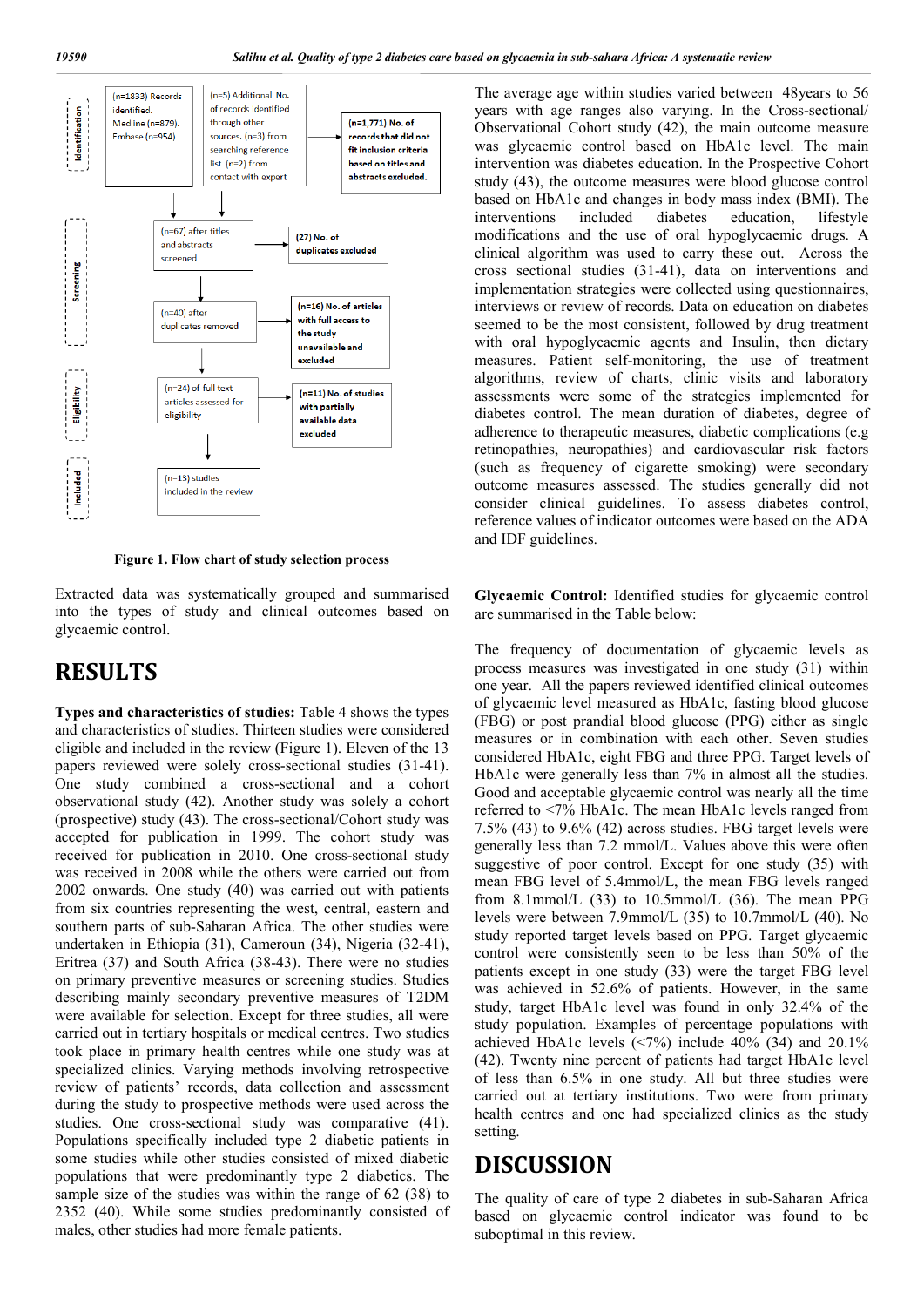| Ref/Date of Study            | Type of Study                                      | Country         | Sample Size                         | Population Characteristics                                                  | Intervention/Implementation strategies/<br>Data collected                                                                                                                                                                                                                                                                                                                  | Outcomes Observed/<br>documented                                                                                                                                                                                                                             | Main<br>Outcome(s)           | <b>Study Limitation</b>                                                                                                                                      |
|------------------------------|----------------------------------------------------|-----------------|-------------------------------------|-----------------------------------------------------------------------------|----------------------------------------------------------------------------------------------------------------------------------------------------------------------------------------------------------------------------------------------------------------------------------------------------------------------------------------------------------------------------|--------------------------------------------------------------------------------------------------------------------------------------------------------------------------------------------------------------------------------------------------------------|------------------------------|--------------------------------------------------------------------------------------------------------------------------------------------------------------|
| 1.Gudina et al/2009          | Cross-<br>sectional                                | Ethiopia        | 329                                 | $-M:$ F = 1.46:1<br>Mean $(SD) = 48.4 (15.1)$<br>$-TH$                      | -Diabetes health education<br>-Review of charts for treatment of<br>diabetes/hypertension and causes of<br>admission<br>-Drug treatment (OGLA: Glibenclamide,<br>Insulin, Herbal for DM and ACE for<br>HTN)                                                                                                                                                                | -follow-up visits<br>-Mean duration of DM<br>-Assessment of Diabetes<br>related complications<br>-Clinical outcomes                                                                                                                                          | <b>FBG</b>                   | - Poor chart keeping.<br>-study design unable to assess<br>chronic complications                                                                             |
| 2.Okafor/<br>Ofoegbu<br>2011 | Cross-<br>sectional                                | Nigeria         | 233                                 | $42.1\%$<br>males attending<br>diabetic clinic in a TH                      | Degree of adherence to therapeutic<br>measures                                                                                                                                                                                                                                                                                                                             | -Duration of DM<br>-Clinical outcomes                                                                                                                                                                                                                        | FBG                          | No consideration of effect of<br>disease duration and duration of<br>follow-up of patients. Use of higher<br>therapeutic<br>glycaemic<br>goal<br>(7.2mmol/L) |
| 3.Chineye<br>et<br>al/2008   | Cross-<br>sectional                                | Nigeria         | 531<br>(95.4%<br>T <sub>2</sub> DM) | 39.4% Males, Multicentre<br>study including 7 tertiary<br>health centres    | -Clinic visits and clinical assessment<br>-Patient self-monitoring of glycaemia<br>-Diabetes education received by patient<br>-Use of medications<br>-On the spot assessment of HbA1c<br>-Clinic records of FBG and fasting<br>serum lipids<br>-Eye examination,<br>lower<br>limb<br>examination.<br>-cerebral stroke, neuropathy, myocardial<br>infarction, renal failure | -Mean duration of DM<br>-Frequency of clinic visits<br>and assessment<br>-Frequency of assessing<br>glycaemic levels.<br>-Adherence to<br>dietary<br>measures and exercise<br>-Assessment of diabetic<br>complications<br>and<br>cardiovascular risk factors | HbA1c,<br>FPG.<br><b>PPG</b> |                                                                                                                                                              |
| 4. Joseph et al<br>2009/10   | Cross-<br>sectional                                | Cameroun        | 205                                 | Male=43.6%.<br>Mean Age=57<br>Age Range=<br>29-85<br>Tertiary health centre | Regular chronic care with follow-up<br>appointments                                                                                                                                                                                                                                                                                                                        | -Drug treatment rates<br>duration<br>-Mean<br>of<br>diagnosed diabetes<br>-Assessment<br>of<br>cardiovascular risk factors<br>and diabetic complications<br>-Glycaemic, lipid and BP<br>control                                                              | HbAIc                        | Selective non-random sample of<br>participants that may not be<br>representative of the population                                                           |
| 5. Isezuo SA/2002            | Cross-<br>sectional                                | Nigeria         | 254                                 | Males=154(60.6%)<br>Outpatients and Inpatients<br>in a TH                   | Laboratory assessment of components of<br>the metabolic syndrome                                                                                                                                                                                                                                                                                                           | Metabolic syndrome-Blood<br>Dyslipidemia,<br>glucose,<br>hypertension,<br>obesity,<br>microalbuminuria,<br>hyperuricaemia                                                                                                                                    | FBG                          | Data collection methods not clearly<br>stated                                                                                                                |
| 6.Christopher OA.            | Cross-<br>sectional                                | Nigeria         | 218                                 | Males=58.7%<br>Mean Age=52±5.8yrs.<br>Range=36-62yrs                        | -Use of medications including oral<br>hypoglycaemics and insulin<br>-Dietary measures<br>-Obesity, Dyslipidemia, HTN,                                                                                                                                                                                                                                                      | Duration of diabetes.<br>Drug therapy.<br>BMI, HTN, Dyslipidemia,<br>Microalbuminuria                                                                                                                                                                        | BP,<br>HDL-C,<br>TG          | Statistical methods not clear                                                                                                                                |
| 7. Erasmus et al             | Cross-<br>sectional<br>$+$ Cohort<br>Observational | South<br>Africa | $-708$<br>$-281$                    | Age=56.3±0.44<br>yrs                                                        | -Diabetes education<br>-Drugh therapy, Insulin and non-insulin                                                                                                                                                                                                                                                                                                             | -Duration of diabetes<br>-Glycemic control<br>-Obesity                                                                                                                                                                                                       | HbAlc                        |                                                                                                                                                              |

|  |  |  |  |  | Table 1. Summary of Type of Study Design and Interventions or data collected |  |  |
|--|--|--|--|--|------------------------------------------------------------------------------|--|--|
|--|--|--|--|--|------------------------------------------------------------------------------|--|--|

Continue ….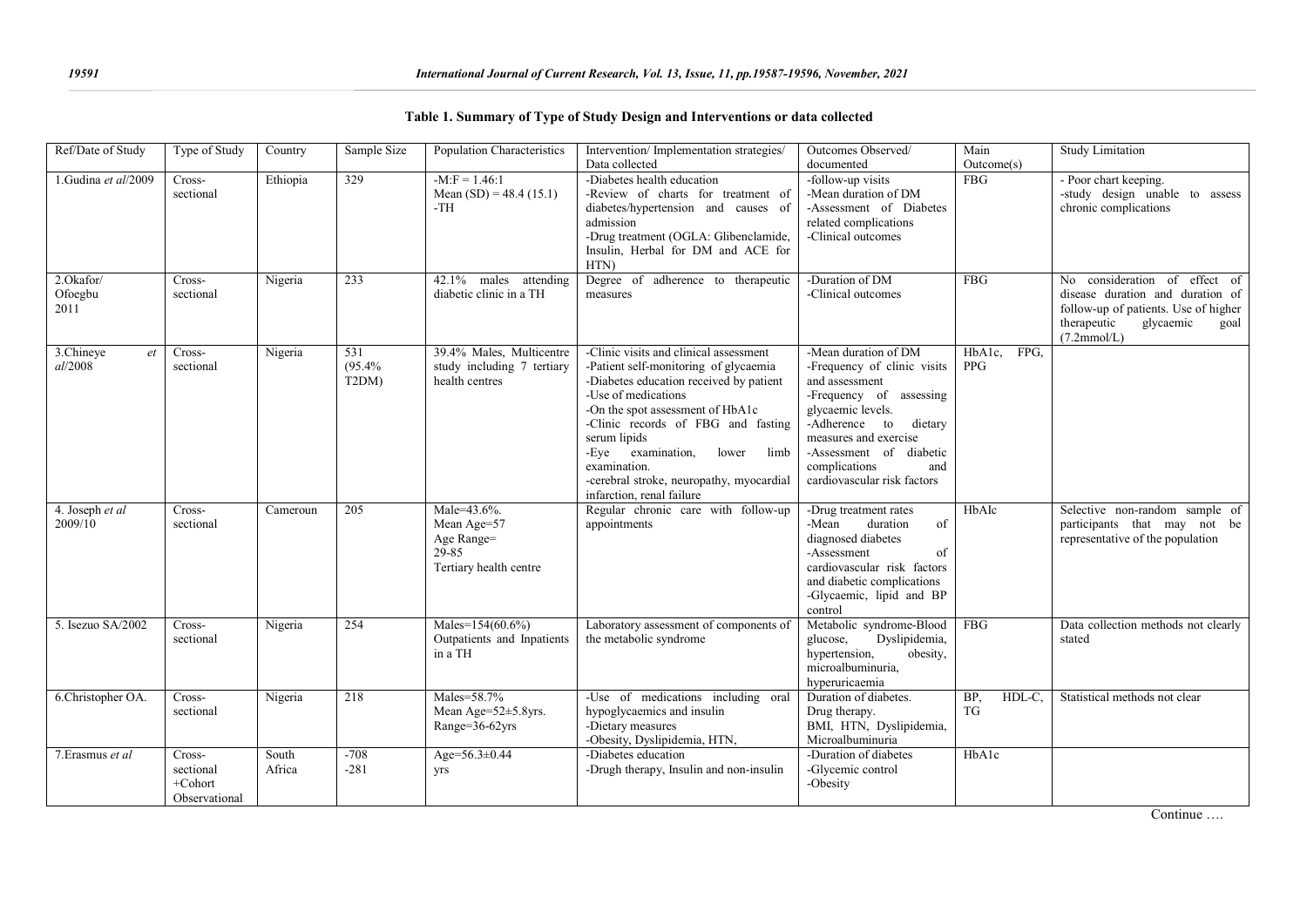| 8. Berhane et al.         | Cross-<br>sectional                  | Eritrea                                                          | 429  | Age= $57.4 \pm 11.8$                                                                   | -Dietary treatment<br>-Medications, tablets or Insulin                                                                                                                                               | of<br>-Assessment<br>complications<br>-HTN,<br>-Glycaemic control<br>-Lipid levels                                                                  | HbAlc                                                                  | Poor standardized HbA1c levels<br>with irregularities in percentages                                                                              |
|---------------------------|--------------------------------------|------------------------------------------------------------------|------|----------------------------------------------------------------------------------------|------------------------------------------------------------------------------------------------------------------------------------------------------------------------------------------------------|-----------------------------------------------------------------------------------------------------------------------------------------------------|------------------------------------------------------------------------|---------------------------------------------------------------------------------------------------------------------------------------------------|
| 9. Vezi/Naido<br>2002/03  | Cross-<br>sectional                  | South<br>Africa                                                  | 62   | Age (Range) in years<br>Males: 49 (34-72)<br>Females: 50(33-69)                        | clinical<br>-Routine<br>examination<br>and<br>follow-up viits                                                                                                                                        | -Assessment of liver, renal<br>and thyroid function tests,<br>-Glycaemic, hypertensive<br>and lipid levels<br>-Obesity                              | HbAlc                                                                  | -Methodology not clear                                                                                                                            |
| 10. Marloes et al<br>2005 | Cross-<br>sectional                  | South<br>Africa                                                  | 247  |                                                                                        | -Review of medical records<br>-Diabetes education<br>-Medical treatment, diet, OHAs, Insulin<br>-Regular visits                                                                                      | -Duration of diabetes<br>of<br>-Assessment<br>cardiovascular risk factors<br>and diabetes complications<br>-Glycaemic<br>and<br>hypertensive levels | <b>FBG</b>                                                             | Potential for non-standardization of<br>Instruments (ie questionnaire) used<br>and non standard measurement of<br>reported outcome                |
| 11. Isezuo et al.<br>2003 | Cross-<br>sectional                  | Nigeria                                                          | 120  |                                                                                        | Oral hypoglycaemic medications                                                                                                                                                                       | -Duration of diabetes and<br><b>HTN</b><br>-Glycaemic, hypertensive<br>and lipid levels<br>-Obesity                                                 | Differences in<br>clinical<br>(ie<br>outcome<br>FBG) between<br>groups | Unclear sampling method.<br>Poorly<br>discussed<br>population<br>characteristics                                                                  |
| 12.Price et al            | Cohort                               | South<br>Africa                                                  | 80   | Mean Age $(SD) = 56 \pm 11$                                                            | Treatment algorithm including Lifestyle<br>modification.<br>education<br>and<br>medications-OHAs,<br>metformin<br>and<br>glibenclamide                                                               | -Duration of diabetes<br>-Glycaemic levels<br>-Obesity                                                                                              | HbAlc                                                                  | No quantitative data reflecting<br>changes in dosing<br>of<br>oral<br>hypoglycaemic drugs.                                                        |
| Sobngwi et<br>13.<br>al   | Cross-<br>sectional Multi<br>centric | Tanzania,<br>Kenya,<br>Cameroun<br>Ghana.<br>Senegal,<br>Nigeria | 2352 | Adult<br>population<br>registered for management<br>of DM<br>Mean age= $53.0 \pm 16.0$ | -Access to HbA1c measurement<br>-Awareness of HbA1c.<br>-Medications including OADs and<br>Insulin.<br>for<br>hyperlipidaemia<br>-Treatment<br>especially with Statins<br>-Treatment of hypertension | -Duration of diabetes<br>of<br>-Assessment<br>Cardiovascular risk factors<br>and diabetes complications<br>-Clinical outcomes                       | FBG, HbAlc                                                             | standardization<br>Lack<br>$\alpha$ f<br>$\circ$ of<br>biological measurement except for<br>HbA1c.<br>Study was limited to best level of<br>care. |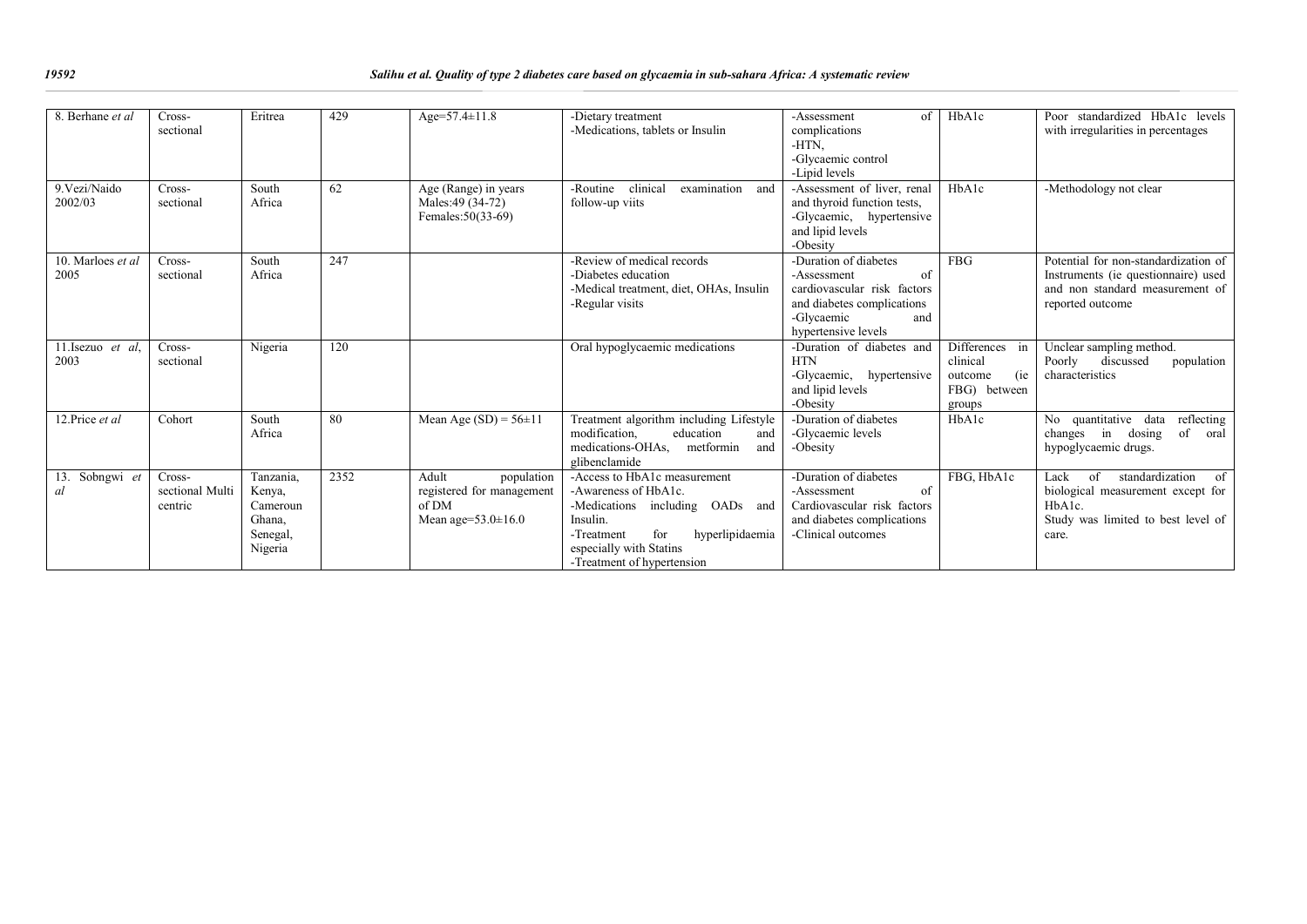### **Table 2. Summary of Glycaemic Control:**

| Ref/dates of study              | <b>Setting</b>             | Country                                                      | <b>Sample</b>                          | <b>Population characteristics</b> |                | <b>Outcomes and results</b> |                                                                                                              |                                                              |                                                       |                                               |                               |                                             |
|---------------------------------|----------------------------|--------------------------------------------------------------|----------------------------------------|-----------------------------------|----------------|-----------------------------|--------------------------------------------------------------------------------------------------------------|--------------------------------------------------------------|-------------------------------------------------------|-----------------------------------------------|-------------------------------|---------------------------------------------|
|                                 |                            |                                                              | size                                   | $%$ male                          | Age (Years)    |                             | Glycaemic control indicators                                                                                 |                                                              |                                                       | Process outcomes (frequency of documentation) |                               |                                             |
|                                 |                            |                                                              |                                        |                                   | Mean (SD)      | Range                       | <b>HbA1c</b> levels $(\%)$<br>Mean (SD)                                                                      | <b>FBG</b> levels<br>(mmol/l)<br>Mean (SD)                   | Post-prandial glucose<br>levels (mmol/l)<br>Mean (SD) | <b>HbA1c</b><br>Levels $(\% )$                | <b>FBG</b><br>Level<br>(mmol) | Post-prandial<br>glucose levels<br>(mmol/l) |
| 1.Gudina et al<br>2009          | $\ensuremath{\mathsf{TH}}$ | Ethiopia                                                     | 329                                    | M: F<br>1.46:1                    | 48.4(15.1)     | $15 - 82$                   |                                                                                                              | $>7.2=67\%$<br>9.5(3.5)                                      |                                                       |                                               | 98.5%                         |                                             |
| 2.Okafor/Ofoegbu, 2011          | TH                         | Nigeria                                                      | 233                                    | 42.1                              |                |                             |                                                                                                              | 10.3(5.4)<br>$>7.2=65.7\%$                                   |                                                       |                                               |                               |                                             |
| 3.Chineye et al, 2008           | $\ensuremath{\mathsf{TH}}$ | Nigeria                                                      | 531                                    | 39.4                              | 57.1<br>(12.3) |                             | 8.3(2.2)<br>$\leq$ 7=32.4%<br>$<6.5=20.4\%$                                                                  | 8.1(3.9)<br>$\leq$ 7.2=52.6%<br>$<6=33.9\%$                  | 10.6(4.6)                                             | 49.5%                                         | 98.5%                         | 58.4%                                       |
| 4.Joseph et al, 2009/10         | TH                         | Cameroun                                                     | 205                                    | 43.6                              | 57             | $29 - 85$                   | 7.9(2.2)<br>$<7 = 40%$                                                                                       |                                                              |                                                       |                                               |                               |                                             |
| 5.Christopher OA, 1999-2001     | TH                         | Nigeria                                                      | 218                                    | 58.7                              | 52(5.8)        | 36-62                       |                                                                                                              | 5.4(1.2)                                                     | 7.9(0.3)                                              |                                               |                               |                                             |
| 6. Isezuo SA,<br>2002           | TH                         | Nigeria                                                      | 254                                    | 60.6                              |                |                             |                                                                                                              | 10.5(5.4)                                                    |                                                       |                                               |                               |                                             |
| 7. Erasmus et al-Accepted 1999  | TH                         | South Africa                                                 | 708-Cross-<br>sectional.<br>281-Cohort |                                   | 56.3<br>(0.44) |                             | $9.6(0.1) < 7 = 20.1\%$<br>$7.1 - 0.9 = 50.5\%$<br>$≥11=29.4%$ Cohort:<br><7 Start: 18.9%<br>End:19.9%       |                                                              |                                                       |                                               |                               |                                             |
| 8. Berhane et al-Received 2008  | TH                         | Eritrea                                                      | 429                                    |                                   | 57.4           | 11.8                        | $56.1 = 7.0\%$<br>$6.1 - 6.9 =$<br>5.7%<br>$7.0 - 7.9 =$<br>16.1%<br>$8.0 - 9.5 =$<br>34.3%<br>$>9.6=64.1\%$ |                                                              |                                                       |                                               |                               |                                             |
| 9. Vezi/Naidoo<br>2002-2003     | TH                         | South Africa 62                                              |                                        |                                   | M-49<br>$F-50$ | 34-72<br>33-69              | Males=9.8<br>Females:<br>$=11.3$                                                                             |                                                              |                                                       |                                               |                               |                                             |
| 10. Marloes et al<br>2005       | PHC                        | South Africa 247                                             |                                        |                                   | 58.2<br>(10.9) | $30 - 85$                   |                                                                                                              | $\leq$ 7=17.6%<br>$7.0 - 8.0 =$<br>9.8%                      |                                                       |                                               |                               |                                             |
| 11.Isezuo et al<br>2003         | TH                         | Nigeria                                                      | 120                                    |                                   |                |                             |                                                                                                              | $11.1(3.1)$ -<br>Normotensives<br>10.3(3.2)<br>Hypertensives |                                                       |                                               |                               |                                             |
| 12.Price et al<br>Received 2010 | PHC                        | South Africa 80                                              |                                        |                                   | 56<br>(11)     |                             | Month: 0/10.8(4.0)<br>$6/8.1(2.2)$ 18/7.5(2.0)<br>$24/8.4(2.3)$ 48/9.7(4.0)                                  |                                                              |                                                       |                                               |                               |                                             |
| 13.Sobngwi et al<br>2008        | Speciali<br>zed<br>Clinics | Tanzania<br>Kenya<br>Cameroon<br>Ghana<br>Senegal<br>Nigeria | 2352                                   |                                   |                |                             | 8.2(2.4)<br>$<6.5=29\%$                                                                                      | 8.3(3.9)                                                     | 10.7(4.7)                                             |                                               |                               |                                             |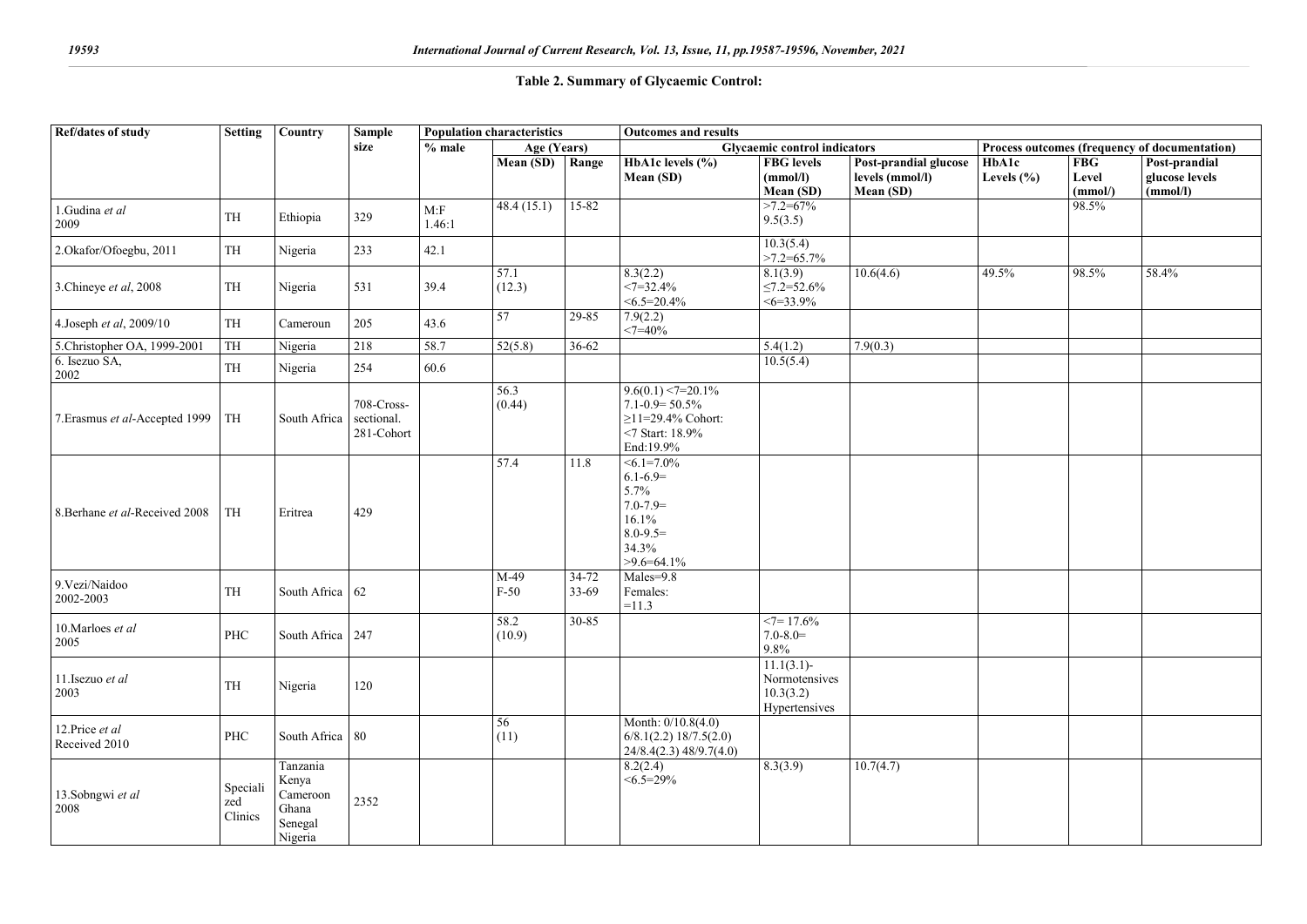This is in view of the fact that within studies, less than 50% of patients met the targets for these clinical outcome. Although studies were carried out more in tertiary health centres than primary health centres, from the studies, it may be inferred that glycaemic control were better achieved in the tertiary centres. Most of the studies were cross-sectional studies, were sometimes difficult to interpret and were assessed to be of moderate to low quality mainly due to methodological discrepancies and poor reporting. Although multiple interventions and implementation strategies were documented in settings where healthcare was mainly developing, these may have still improved clinical outcomes. Due to the differences in genetic make-up, study settings, health care facilities, disparities in the interventions and implementation strategies, clinical guidelines for management and target levels, it is unlikely that interventions would be equally effective across the regions studied. In addition, baseline measures were unlikely to be equal and may have been impacted by other diseases of high prevalence within these regions. Similar findings on interventions, process and clinical outcomes have been reported in studies elsewhere. For example, a treatment algorithm which had been previously validated was used by Price *et al* (43) in this review. This is in keeping with many national guidelines that include treatment algorithms, which are based on available evidence and local availability and prescribing regulations (44).The IDF updated guideline includes a generic algorithm which is intended for adaptation by countries for local use (44).

Oral hypoglycemics such as glibenclamide and metformin as well as Insulin were commonly used in some of the reviewed studies (33,35,37,39,41,42). Regular clinic visits, patient selfmonitoring and clinic records and charts, although inconsistent in this review may be effective measures implored in developed societies and poor utilisation of these interventions may have effectively contributed to the suboptimal clinical outcomes seen in this study. Clinical outcomes documented in this review were similar to the review done in the Co-operation council for the Arab States of the Gulf (45). However, the main clinical outcome of glycaemic levels were generally lower when compared to some reports from studies from the UK (46-48), USA (49,50) and Australia (51). It is of note that these countries operate systems with higher levels of care and some of the clinical outcomes of this review met the upper limits of the UK Quality and Outcomes Framework targets. These include HbA1c levels of 8% (52). Process outcomes were probably more frequently documented in other countries than the studies in this review. Mean duration of diabetes, and assessment of cardiovascular risk factors and diabetic complications are process measures and outcomes also obtainable in developed societies (46,49).

Although this study did not actively seek barriers to improved care in these regions, it may suffice here to say that the suboptimal indicator levels seen in this review may have, to a large extent, been contributed by these barriers. From the studies, these would include poor adherence to therapeutic measures, poor health seeking behaviours, poor affordability and accessibility of quality health care services, lack of effective use of medications and health care facilities, and difficulties making lifestyle changes. These are mainly patients' related factors. From the reviewed studies, clinician factors would include poor registration of patients, poor chart keeping, poor emphasis on diabetes education and oversight in testing or managing risk factors.

However, compared to other reviews on interventions and barriers to diabetes management (53), patients' and clinicians' attitudes and beliefs, cultural factors and organisational factors were not explicitly stated. The heterogeneity of the reviewed studies was a major limitation. The populations varied and there were disparities in outcome measures. Different study settings were used with varying health care systems. The absence of a universally accepted definition of high quality care and diabetes care in particular as well as the diversity in diabetes care programmes prevented meaningful comparisons to be made. The critical appraisal of complex interventions was difficult and building on evidence was limited. Only few sub-Saharan countries were included in the review. Most of the clinical outcomes were of varied definitions with no standardisation. Primary prevention programmes were generally not included in the reviewed studies. A large number of the studies reviewed were cross-sectional studies and they were of moderate to low quality. There were mostly methodological discrepancies. However, no study was excluded based on difficulty assessing quality. There was a relatively low number of papers returned by the different searches from each database and consequently fewer papers eligible for review.

## **CONCLUSION**

This review found the quality of care of type 2 diabetes based on glycaemic control to be sub-optimal in sub-Saharan African countries. Therefore, quality of care needs to be improved upon in this region. High quality studies were not identified in the study and this may have impaired quality assessmentof the studies. Better quality of research in this region would therefore be necessary if future research needs to be of relatively high standard. This study noted several interventions, mainly secondary preventive strategies that may improve quality of care in this region. It is likely that the implementation strategies identified in this review could contribute effectively in improving quality of care. Other forms of interventions like primary preventive strategies can be useful and may need to be investigated. Targeted interventions and strategies specific to the local populace would be beneficial. Barriers to good diabetes management should also be taken into consideration when looking at factors impeding quality of care. It would be important to consider the interventions and implementation strategies reviewed in the various health care systems in this region to improve quality of care. National, regional and international organisations involved in diabetes care and setting guidelines could aim at standardizing process and clinical outcomes that would be useful in making comparisons and quality of care auditing.

## **REFERENCES**

- 1. Alberti K.G, Zimmet P.Z. Definition, Diagnosis and Classification of Diabetes Mellitus and its Complications. Part 1: Diagnosis and Classification of Diabetes Mellitus. Provisional Report of a WHO Consultation. Diabetic Medicine. 1998;15:539-53.
- 2. Levitt NS: Diabetes in Africa: epidemiology, management and healthcare challenges. Heart 2008, 94(11):1376-82.
- 3. Lawrence MT ,Stephen JM, Maxine AP. Diabetes Mellitus & Hypoglycemia. Current Medical Diagnosis & Treatment 2004, 43rd edition, p. 1146.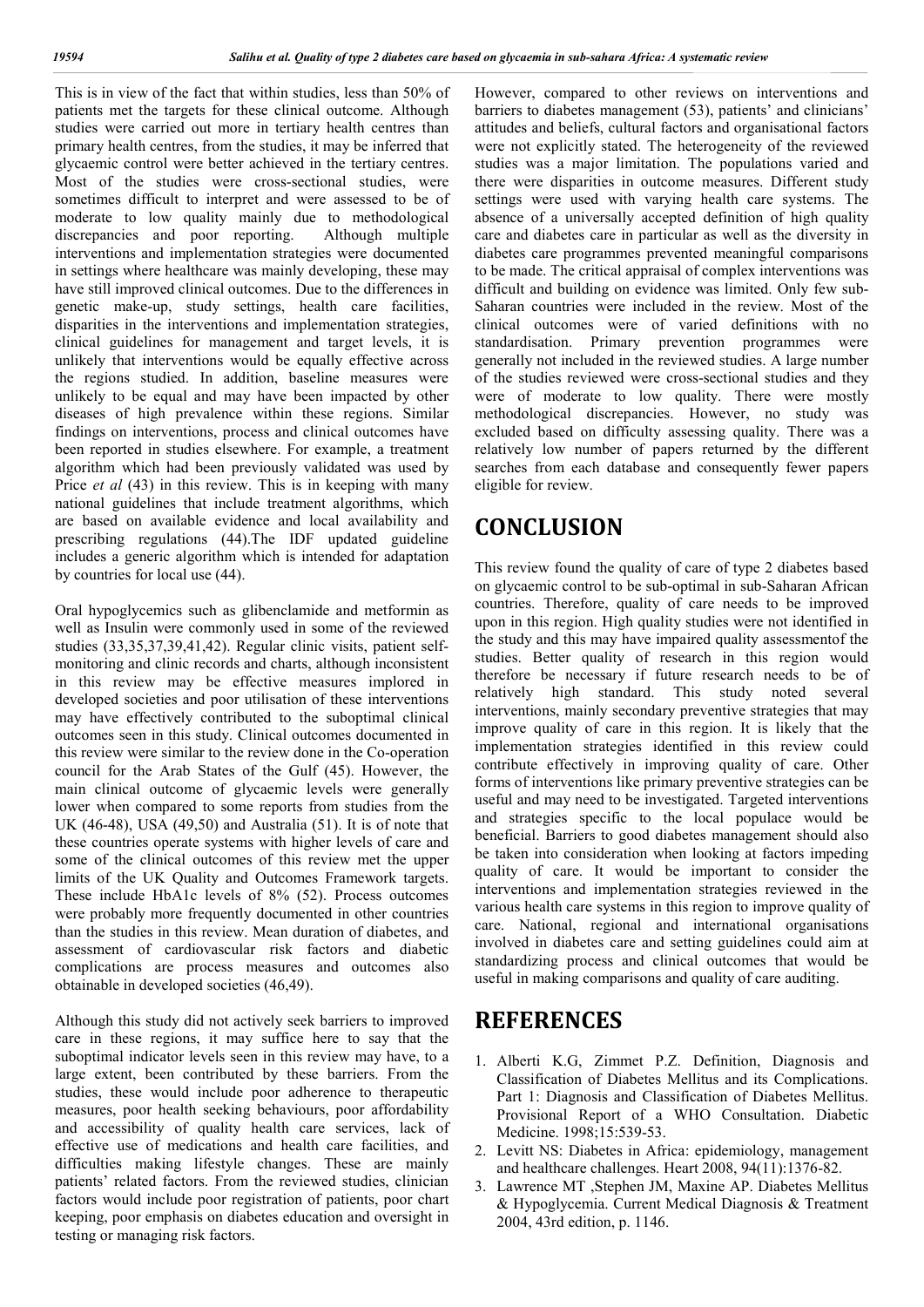- 4. Report of expert committee on the diagnosis and classification of diabetes mellitus. Diabetes Care 1997;20:1183-97.
- 5. Wild S, Roglic G, Green A, Sicree R, King H. Global prevalence of diabetes: estimates for the year 2000 and projections for 2030. Diabetes Care. 2004 May;27(5):1047- 53.
- 6. Sobngwi E, Mauvais-Jarvis F, Vexiau P, Mbanya JC, Gautier JF. Diabetes in Africans. Diabetes Metab. 2001;27:628-34.
- 7. Hall *et al*: Diabetes in Sub Saharan Africa 1999-2011: Epidemiology and public health implications, a systematic review. BMC. Public Health 2011 11:564.
- 8. Lekoubou A, Awah P, Fezeu L, Sobngwi E, Kengne AP. Hypertension, diabetes mellitus and task shifting in their management in sub-Saharan Africa. Int J Environ Res Public Health. 2010 Feb;7(2):353-63.
- 9. Federation ID. Diabetes Atlas. 4th ed. International Diabetes Federation. 2009.
- 10. Levitt NS. Diabetes in Africa: epidemiology, management and healthcare challenges. Heart. 2008;94(11):1376-82.
- 11. Mbanya J-C, Sobngwi E. Diabetes microvascular and macrovascular disease in Africa. European Journal of Cardiovascular Risk. 2003;10(2):97-102.
- 12. Almdal T SHJJVH. The independent effect of type 2 diabetes mellitus on ischemic heart disease, stroke, and death: A population-based study of 13 000 men and women with 20 years of follow-up. Archives of Internal Medicine. 2004;164(13):1422-6.
- 13. Obesity: preventing and managing the global epidemic. World Health Organization technical report series. 2000;894.
- 14. Mbanya JCN, Minkoulou EM, Salah JN, Balkau B. The prevalence of hypertension in rural and urban Cameroon. International journal of epidemiology. 1998;27(2):181-5.
- 15. Erasmus RT, Bojuwoye BJ, Olukoga O, Adewoye H. Plasma HDL cholesterol, triglyceride and total cholesterol levels in non insulin treated Nigerian diabetics. Tropical and geographical medicine. 1989;41(3):238.
- 16. Magliano, Dianna J, *et al*. "Explaining the increase of diabetes prevalence and plasma glucose in Mauritius." Diabetes care 35.1 (2012): 87-91.
- 17. Levitt NS. Diabetes in Africa: epidemiology, management and healthcare challenges. Heart. 2008;94(11):1376-82.
- 18. WHO. World Health Organization. Prevention of diabetes mellitus. Report of a WHO Study Group. Geneva: World Health Organization; 1994.
- 19. Alberti KG, Zimmet P, Shaw J. International Diabetes Federation: a consensus on Type 2 diabetes prevention. Diabet Med. 2007 May;24(5):451-63.
- 20. S. C. Optimal management of type 2 diabetes: the evidence, review article. Diabetes, Obesity and Metabolism. 2012; 14(1):3–8.
- 21. Nam S, Chesla C, Stotts NA, Kroon L, Janson SL. Barriers to diabetes management: patient and provider factors. Diabetes Res Clin Pract. 2011 Jul;93(1):1-9.
- 22. Hoerger TJ, Segel J E, Gregg EW, Saaddine JB. Is Glycemic Control Improving in U.S.Adults? Diabetes Care. 2008;31(1).
- 23.International Insulin Foundation. Beran, D. The Diabetes Foundation Report on implementing national diabetes programmes is sub-Saharan Africa; 2006.
- 24.Renders CM, Valk GD, Griffin SJ, Wagner EH, Assendelft WJ. Interventions to Improve the Management of Diabetes

in Primary Care, Outpatient, and Community Settings A systematic review. Diabetes Care. 2001;24(10):1821-33.

- 25. Tricco A.C, Ivers N.M, Grimshaw J.M, Moher D. Effectiveness of quality improvement strategies on the management of diabetes: a systematic review and metaanalysis. The Lancet. 2012;379(16):2252-61.
- 26. Aljasem LI, Peyrot M, Wissow L, Rubin RR. The Impact of Barriers and Self-Efficacy on Self-Care Behaviors in Type 2 Diabetes. The Diabetes Educator. 2001;27(3):393- 404.
- 27.International Diabetes Federation. Global Guidelines for Type 2 Diabetes, 2012.
- 28. Moher, David, *et al*. "Preferred reporting items for systematic reviews and meta-analyses: the PRISMA statement." Annals of internal medicine 151.4 (2009): 264- 269.
- 29. Hamilton ON. Quality Assessment Tool for Quantitative Studies. 2008 13 April 2010 (cited 2012 21 November); Available from: http://www.nccmt.ca/ registry/ view/eng/14.html.
- 30. Thomas, BH, *et al*. "A process for systematically reviewing the literature: providing the research evidence for public health nursing interventions." Worldviews on Evidence‐Based Nursing 1.3 (2004): 176-184.
- 31. Gudina, Esayas K., *et al*. "Assessment of quality of care given to diabetic patients at Jimma University Specialized Hospital diabetes follow-up clinic, Jimma, Ethiopia." BMC endocrine disorders 11.1 (2011): 19.
- 32. Okafor, CI, and EN Ofoegbu. "Control to goal of cardiometabolic risk factors among Nigerians living with type 2 diabetes mellitus." Nigerian Journal of Clinical Practice 15.1 (2012).
- 33.Chinenye, Sunday, *et al*. "Profile of Nigerians with diabetes mellitus–Diabcare Nigeria study group (2008): Results of a multicenter study." Indian journal of endocrinology and metabolism 16.4 (2012): 558.
- 34. Mekong, Joseph O, *et al*. "Cardiovascular Preventative Therapies and Outcomes of Care Among Urban Sub-Saharan Africans with Type 2 Diabetes: A Cross-Sectional Study in Cameroon." JCOM 19.10 (2012).
- 35. Alebiosu, Christopher Olutayo and B. Olatunde Odusan. "Metabolic syndrome in subjects with type-2 diabetes mellitus." Journal of the National Medical Association 96.6 (2004): 817.
- 36.Isezuo, S A., and E. Ezunu. "Demographic and clinical correlates of metabolic syndrome in Native African type-2 diabetic patients." Journal of the National Medical Association 97.4 (2005): 557.
- 37. Seyum, Berhane, *et al*. "Profile of patients with diabetes in Eritrea: results of first phase registry analyses." Acta diabetologica 47.1 (2010): 23-27.
- 38. Vezi, Z.B, and Naidoo DP. "Dyslipidaemia among black patients with type 2 diabetes." Cardiovascular journal of South Africa: official journal for Southern Africa Cardiac Society (and) South African Society of Cardiac Practitioners 16.4 (2005): 194.
- 39. Van de Sande, Marloes, Hanneke Dippenaar, and Guy EHM Rutten. "The relationship between patient education and glycaemic control in a South African township." Primary Care Diabetes 1.2 (2007): 87-91.
- 40. Sobngwi, Eugene, *et al*. "Type 2 diabetes control and complications in specialised diabetes care centres of six sub-Saharan African countries: The Diabcare Africa study." Diabetes research and clinical practice 95.1 (2012): 30-36.